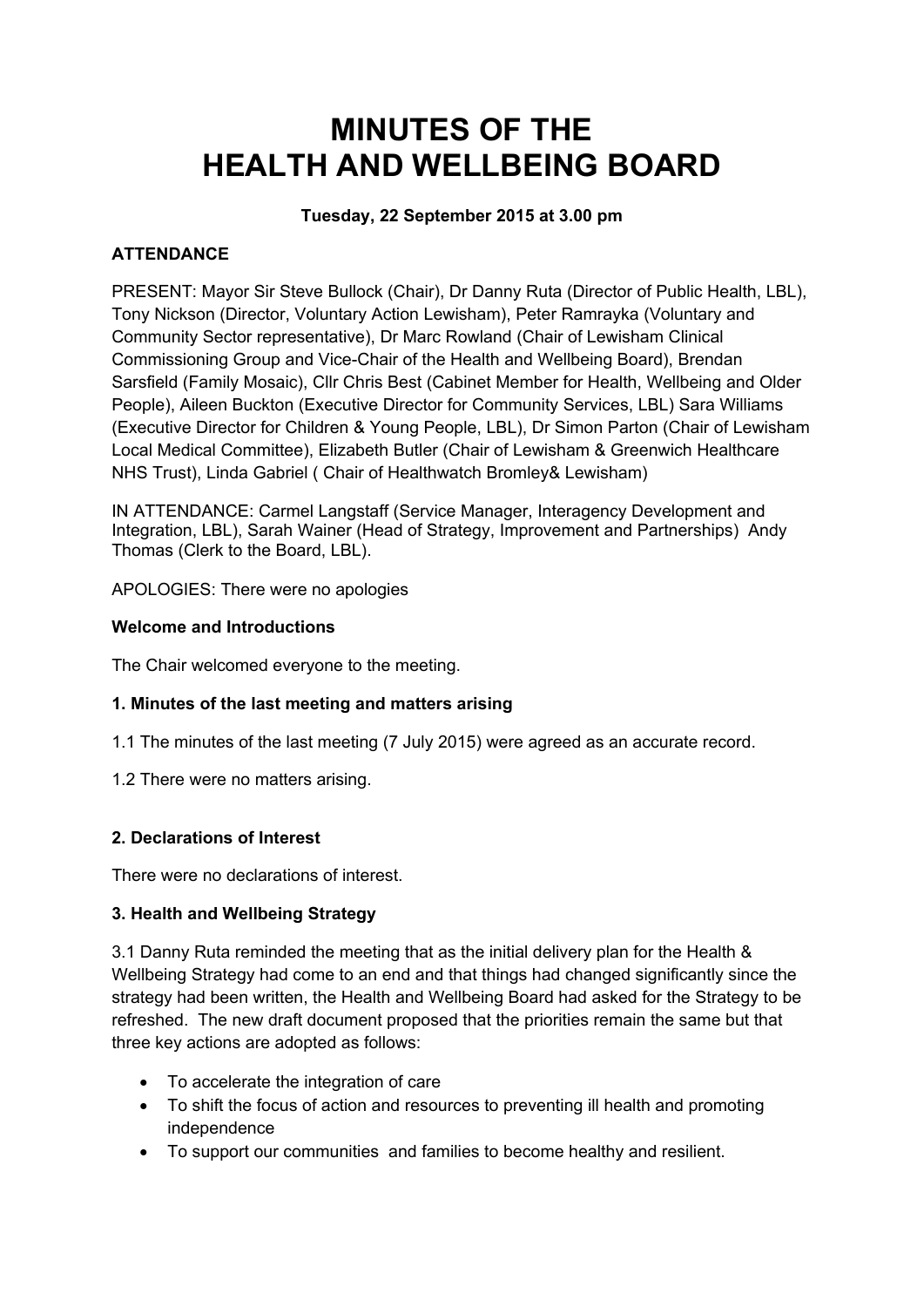3.2 Danny presented two diagrams which can be found on pages 8 and 9 of the draft refresh document (included in the meeting papers). The first diagram described the way in which the three key actions underpin the health and wellbeing of the borough's population. The second diagram showed the way that the key actions overlap and that actions may address more than one priority.

3.3 Marc Rowland welcomed the proposed key actions but suggested some rewording should take place to ensure that children and young people, wellbeing and references to other wider determinants of health are included.

3.4 Simon Parton commented on the fact that the report states that there are no financial implications to the proposals and argued that resources would have to follow if the proposals are to be implemented. Danny explained that when the report states that there are 'no financial implications' this means that no additional resources would be required to implement the strategy.

3.5 Elizabeth Butler also challenged the idea that there were no financial implications and also wanted to express her concerns that resources might go out of the borough. In terms of the wording of the document she felt that there was too much jargon. She further commented that she felt that the description of achievements was 'over egged'.

3.6 Brendan Sarsfield welcomed the key actions and felt that they would support his area of work.

3.7 Peter Ramrayka asked about the relationship between key action 1 and the Better Care Fund? He also wanted to know what the impact of the current, significant cuts to Public Health budgets would have on the delivery of the key actions.

3.8 Linda Gabriel asked how local communities would be engaged in the work around the key actions and suggested that this could support local engagement going forward.

3.9 Danny Ruta responded to the points that had been raised, recognising the challenges around resourcing the key actions. He accepted the comments on financial implications but said that he believed that it would be possible to work within the current budget. He accepted the comment about use of jargon and agreed to review the document and amend accordingly.

3.10 After some discussion, the meeting agreed on the following wording at point 1.1.2 in the strategy:

- To accelerate the integration of adult, children's and young people's care
- To shift the focus of action and resources to prevent ill health and promoting wellbeing and independence
- Supporting our communities and families to become healthier and more resilient, which will include addressing the wider determinants of health.

3.11The board agreed to accept the recommendations of the report subject to amending the wording at 1.1.2 and removing the jargon in priority 8.

3.12 Aileen Buckton agreed to seek guidance on how to express financial implications in future.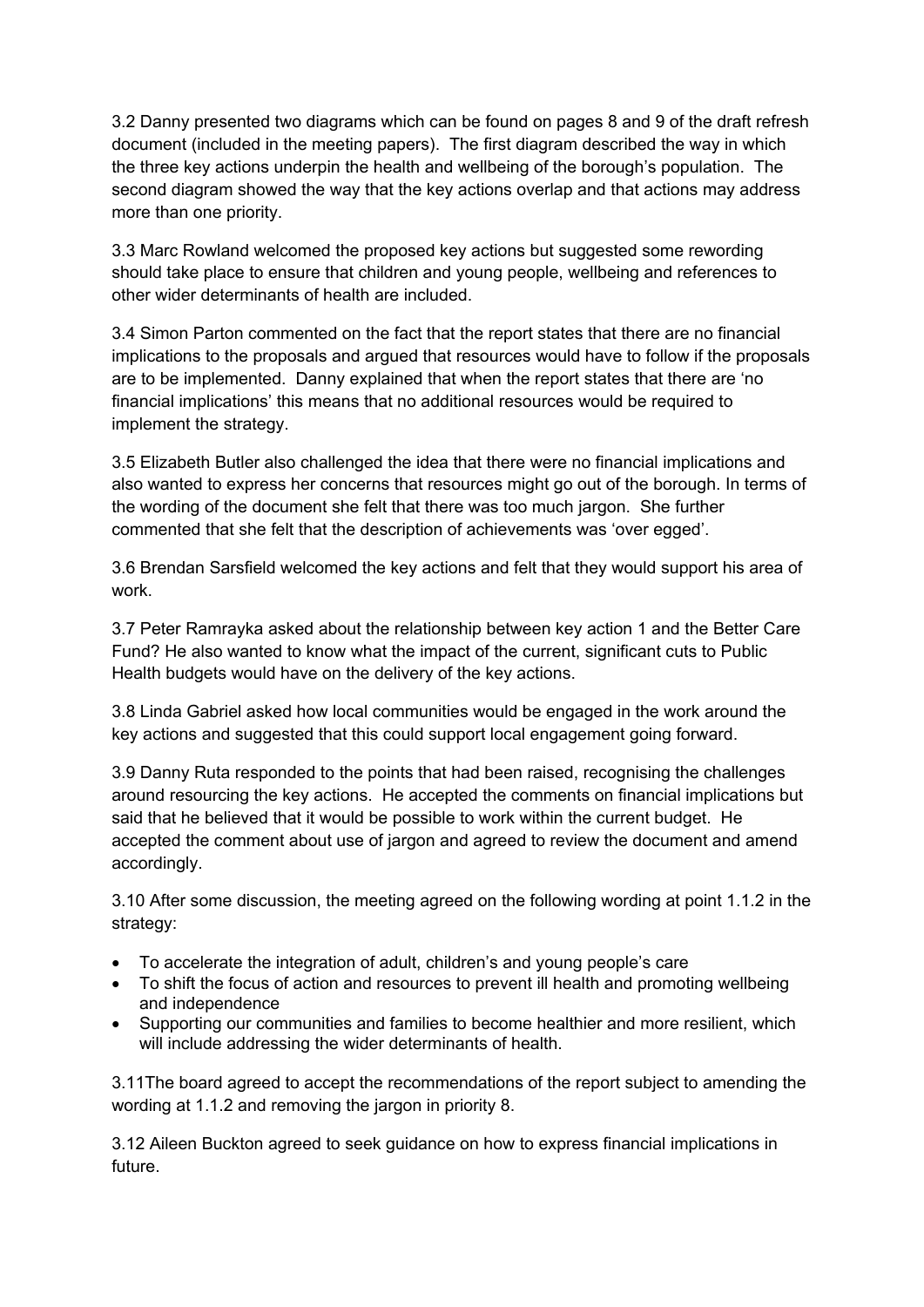#### **4. Adult Integrated Care Programme**

4.1 Martin Wilkinson gave a presentation outlining the vision of the Adult Integrated Care Programme and updating the board on progress to date in each of the schemes. He concluded by raising the question of how the board sees its role in championing the work of the programme.

4.2 Steve Bullock suggested that the key way that change will take place is through commissioning and asked how this is going to happen. Martin replied that the programme is working towards joint commissioning by partners finding ways to support each other to invest in community based services at a time when resources are being reduced. The wider development work that is being done will underpin this.

4.3 Chris Best commented that there is clearly a lot of work going on and it would be good to get more detailed information on each of the schemes. She said that although there seemed to be good progress, there needs to be a clearer and stronger message being communicated. Martin responded that one of the main tasks between now and the stakeholder event in November would be to clarify the message and particularly present it through case studies.

4.4 Elizabeth Butler said that she was very supportive of the programme and that it is important to get clarity between this work and the SE London Strategy and "get the Lewisham story clear" She was concerned that the SE London Strategy has already adversely affected recruitment.

4.5 Elizabeth also raised the question of how to encourage GPs to engage with the programme. Simon Parton replied that although more work needs to be done, GPs are aware of the programme and are engaging with it. He argued that there is a need to develop the capacity of primary care – some of this is about working out what can be delivered by other providers, so that the programme doesn't just increase the work load of GPs. Marc Rowland added that there has been a huge shift in the past 3 months in terms of energy and impetus.

4.6 Danny Ruta thanked Martin for an excellent presentation. He said that commissioning was transactional but that there was a need for transformational work and systems leadership. He asked what role the Health and Wellbeing Board should be playing as systems leaders to which Marc Rowland replied that Board members should act as champions.

4.7 Linda Gabriel asked at what stage communities would be brought in so that they understand that this is a better way of doing things. Martin agreed that the programme needs to co-design services with local people.

4.8 Tony Nickson said that the presentation had been very helpful in understanding what was being proposed. He said that it was very important to be clear about the role of the voluntary and community sector within the neighbourhood care model and that he felt that the board should play a role in overseeing the way in which this happens. He said that it was about relationship brokering and the Board needed to have conversations about how to do this strategically.

4.9 Brendan Sarsfield said that he came from an organisation that delivered social care and that he felt that it was important to focus on the model used for commissioning and not just see it as transactional. He felt that the Board needed to be clear about whether the programme was a Council and health service one or whether it was also a voluntary sector and private sector one. Conversations needed to take place with those being commissioned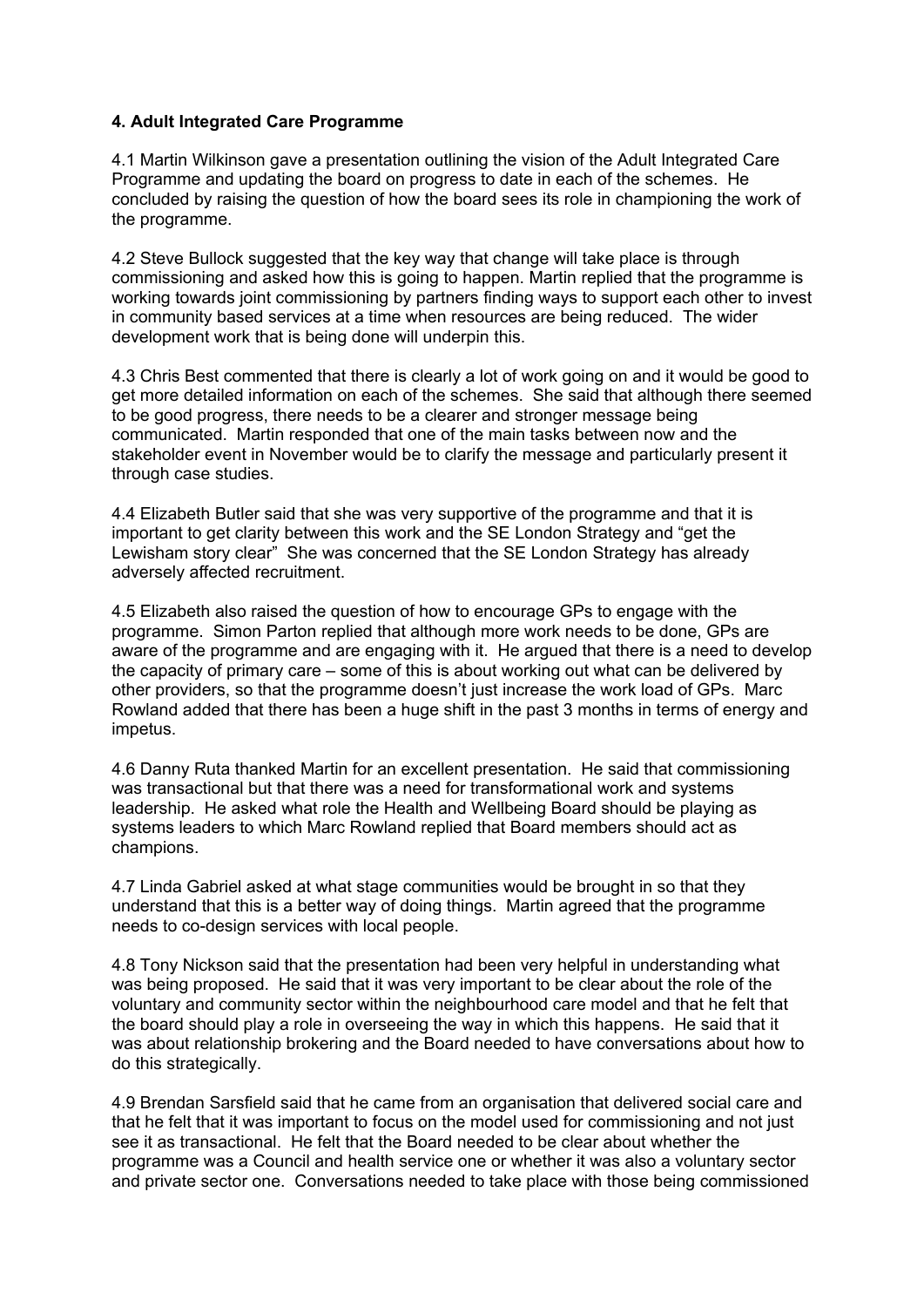about what approach worked best and whether we would be looking for an outcomes based approach.

4.10 Aileen Buckton said that she agreed with Brendan and that we should be talking about commissioning and community development. She said that the transactional model would only work in some settings. For example it is not possible to commission resilient communities – people have to be allowed to do things for themselves. Aileen said that more work would need to be done on this, with a light touch approach from partners around the table.

4.11 Steve Bullock said that he was aware that two of the partners around the table were operating at a wider level than Lewisham and he wondered how this worked in practice. Elizabeth Butler again highlighted the importance of the SE London Strategy and aligning what is done in Lewisham with this. However she also felt that there was scope for some things to be done differently at a local level.

4.12 Elizabeth Butler asked Martin to further consider the mitigation of risk within the programme. Steve Bullock asked Martin to provide further detail to think about financial implications.

4.13 The Board thanked Martin for the presentation.

#### **5. Findings from the 2005 Food Summit**

5.1 Tony Nickson reminded the board that a discussion at its meeting in July 2014 had led to a small working group coming together to consider action on food poverty. The Food Summit had been the outcome of those discussions, which had been delivered in partnership with Greenwich Cooperative Development Agency.

5.2 The event had been focussed around the model of Sustainable Food City, which is designed to engage public agencies, non-governmental organisations food businesses, small/medium food enterprises and the community. Six key themes had been explored:

- Promoting healthy and sustainable food to the public
- Tackling food poverty, diet-related ill health and access to affordable healthy food
- Building community food knowledge, skills, resources and projects
- Promoting a vibrant and diverse sustainable food economy
- Transforming catering and food procurement
- Reducing waste and the ecological footprint of the food system

5.3 Tony reported that one of the big advantages of engaging with the Sustainable Food City model was that it is possible to sign up to a network and access resources. He said that the work would continue and that an excellent partnership had developed between the voluntary sector and Public Health

5.4 Chris Best congratulated the organisers on a successful event and said that it would be good for the Board to support the initiative.

5.5 Elizabeth Butler said that she had been sorry not to be able to attend the event but had sent a representative who had been very positive about it. She said that she was keen to understand what the model meant in practice in order to know what support could be given. It would be good to circulate some case studies of what has been done elsewhere. Tony replied that one of the most important next steps will be to strengthen the working group as it is quite small.